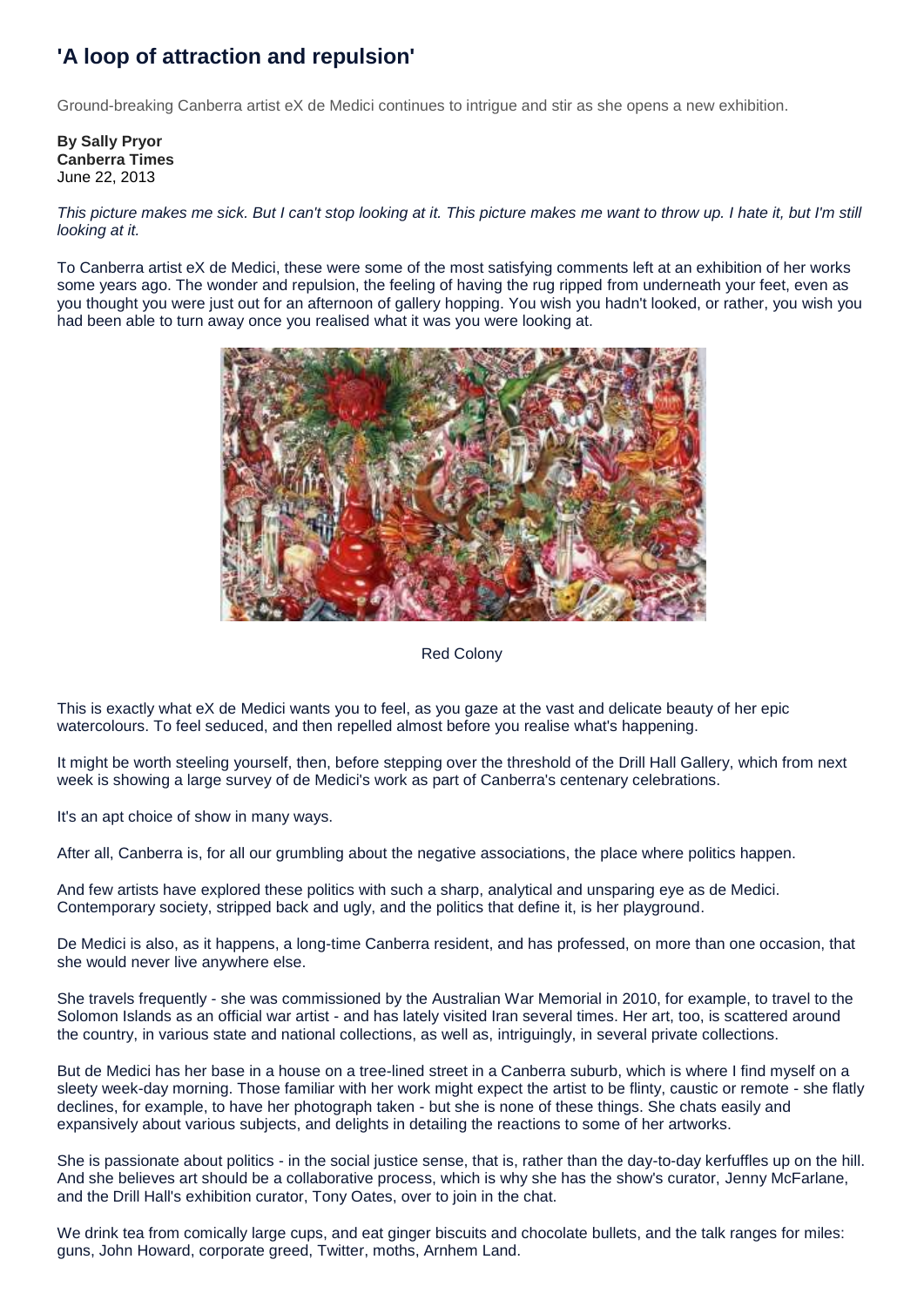The show is by no means a complete retrospective - de Medici is a renowned tattoo artist, for example - and only covers works from the past decade and a half, as well as three new works. One is a striking, five-metre landscape of Iran - a country that fascinates her, and to which she has travelled three times.

"It certainly doesn't include everything that eX has ever done, or even an insight into the range of things that eX does, because there are huge aspects of her work that it doesn't even touch on," McFarlane says.

"There is no tattoo, there are no photographs, it's not installation, there's no performance."

Instead, there are pivotal pieces from each of the major shows de Medici has staged in the past decade.

"eX hasn't had a show in Canberra for a very long time, and she beavers away here - I don't know if that's the right word - she slaves away, works on this incredible work, and then she sends it interstate, it gets sold and we never see it!" McFarlane says.

"These are incredibly complex works, in terms of the imagery that you've caught up in them, and the meanings that are bound up in there as well."

The works are indeed complex, but at first glance, they seem to be at least recognisable in terms of subject matter. We see the detritus of combat - guns and helmets - and symbols of death - skulls and red flowers. There are also diamonds, and rusting engines.



That's a good dog (photo: Rob Little)

De Medici says she has former prime minister John Howard to thank for the direction her work has taken since he came to power in 1996.

"I decided to take a tack, which was an ultra-conservative tack with the work," she says.

"We had achieved an ultra-conservative government, and so I wanted to make the work as a discussion of that. I'm probably the oldest person in this room, Howard was the treasurer under Malcolm Fraser, and I was coming out of high school when their full blasting plans were already under way. You know, their hatred of youth, the mass unemployment, the blaming of youth for every trouble that this country was having. It was like a horror show for me, the fact that he was coming back as the boss. So I wanted to make work that conservative eyes would see. See and blow up in their face!"

Her work has been succeeding in this mission - for viewers of any political persuasion, really - ever since.

In an essay written for the show's catalogue - beautifully produced, with a blush-pink cover adorned with a glistening black AK-47 - McFarlane describes the artist's signature mode: "De Medici paints the debris of our everyday lives, what we handle and see handled on a daily basis," she says.

"The expensive trinkets longed for, the prized poppies in a neighbour's garden, souvenirs of the battlefields; these objects are both real and part of the imagery with which we surround ourselves. In these enormous works the tumbling excess of this detritus multiplies. Then the real subject is apprehended and we are caught in a disquieting loop of attraction and repulsion."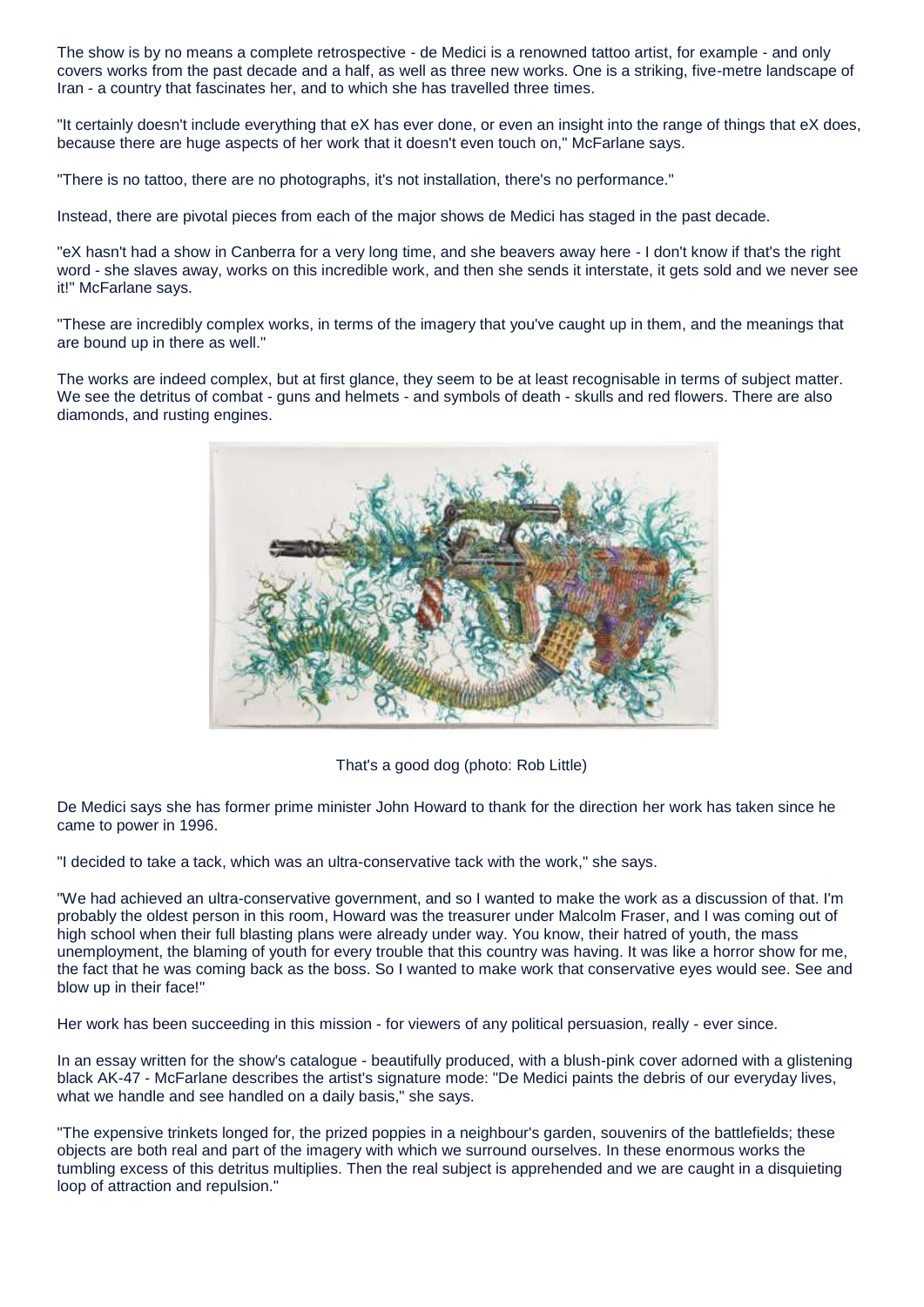

## Proximity to Authority (Isfahan)

In the soothing surrounds of de Medici's spare and orderly studio, Oates reflects similarly on the delicate balance in de Medici's works.

"There's the delicacy of a watercolour… that attracts people in an instant, but then the brutality hits them once they get past that first step," he says.

"The subject matter comes to the fore before anyone's got a chance to turn away, and get away from it. So they're engaged before they have a chance to be repelled."

McFarlane likens the work to unexploded ordnance, concealed in the undergrowth, that you don't notice until you step on them.

In fact, nothing could please de Medici more than hearing how disconcerted people are when viewing her work.

"I think some of them have quite particular effects," she says.

"The Red one is the earliest discussion I had discussing the corporation, that sort of seizure of fertility, the seizure of nature in many ways. There were many comments, because that was originally shown at CMAG … and then it went to Melbourne, because I submitted it to the works on paper prize at Mornington. There were a lot of comments in the comments book, and every one of them was 'This picture makes me sick', and it was absolutely the exact response I wanted."

Oates says the exhibition reflects the country's political trajectory in the years and governments since.

"Those paintings go over a series of time, but you get to that death painting that's all black and kind of blown up," he says.



The theory of everything (photo: Rob Little)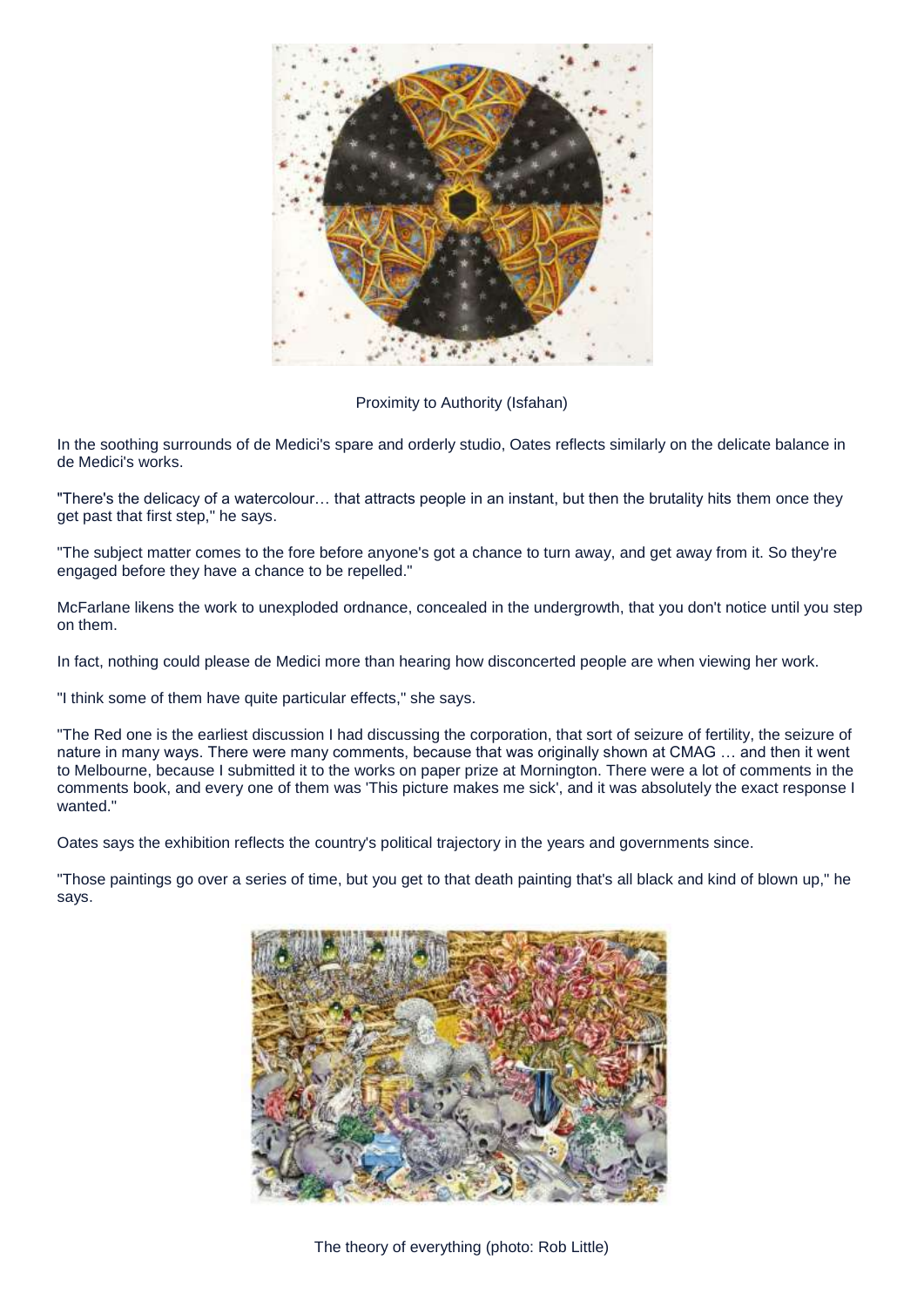De Medici loves the story behind this one - part of a pair that begins with a diamond-encrusted poodle and ends in a grim train crash. This image, she later realised, foreshadowed the global financial crisis by 18 months. "They're a nice pair, and I was absolutely conscious at the time I was making the poodle that there was this absolute excess," she says.

"The one thing that really drove me with the poodle was that Howard had organised with the Commonwealth Bank for mums and dads to borrow money to buy shares, only for shares. So they could borrow a minimum of \$20,000, and these are people with no bloody money, or still owing massive amounts to the banks, to have an extra part of their mortgage to become a nation of shareholders, and I thought that this was pure folly … that everybody thought that they would have exponential growth. The only thing that can come from that is the black one."

She recounts how in an interview at the Queensland Art Gallery, which owns the work, after she had explained the significance of the diamond-encrusted poodle and chandelier among a litter of skulls, pills and guns, she was asked about the black companion.



## Live the (big black) dream

"I said, 'Well, the black's going to come, the black hasn't happened yet!' And [the curator] laughed, and said, 'You are such a paranoid freak, eX!'"

De Medici was, of course, wickedly delighted when the global financial crisis hit the following year.

"The day that that was announced, I shot her an email and said, 'Who's laughing now? I want an apology!' " she says, with a throaty laugh.

McFarlane says one of the challenges in putting together the show was that much of de Medici's work is held interstate, in both private and state collections. De Medici, it would seem, is too successful for her work to stay put in Canberra, although the artist herself has proclaimed many a time her love for her home town, where she has chosen to stay.

Although the Canberra art market is limited in terms of commercial opportunities - de Medici says the city has no collector's mentality when it comes to art - the Drill Hall has chosen to honour Canberra in its centenary year by honouring one of the city's most significant living artists.

"The specific reference for us is to show a Canberra artist who's been working and living here for a long time," Oates says, to vigorous nodding from de Medici.

"And stayed!" she says.

"I will stand by this. I've done a lot of travelling outside of Australia, and I think Canberra is truly one of the most beautiful cities in the world."

But McFarlane thinks the Canberra connection goes deeper than just a love for the winter skies and open space.

"It's not just that, it's also the politics of the place," she says.